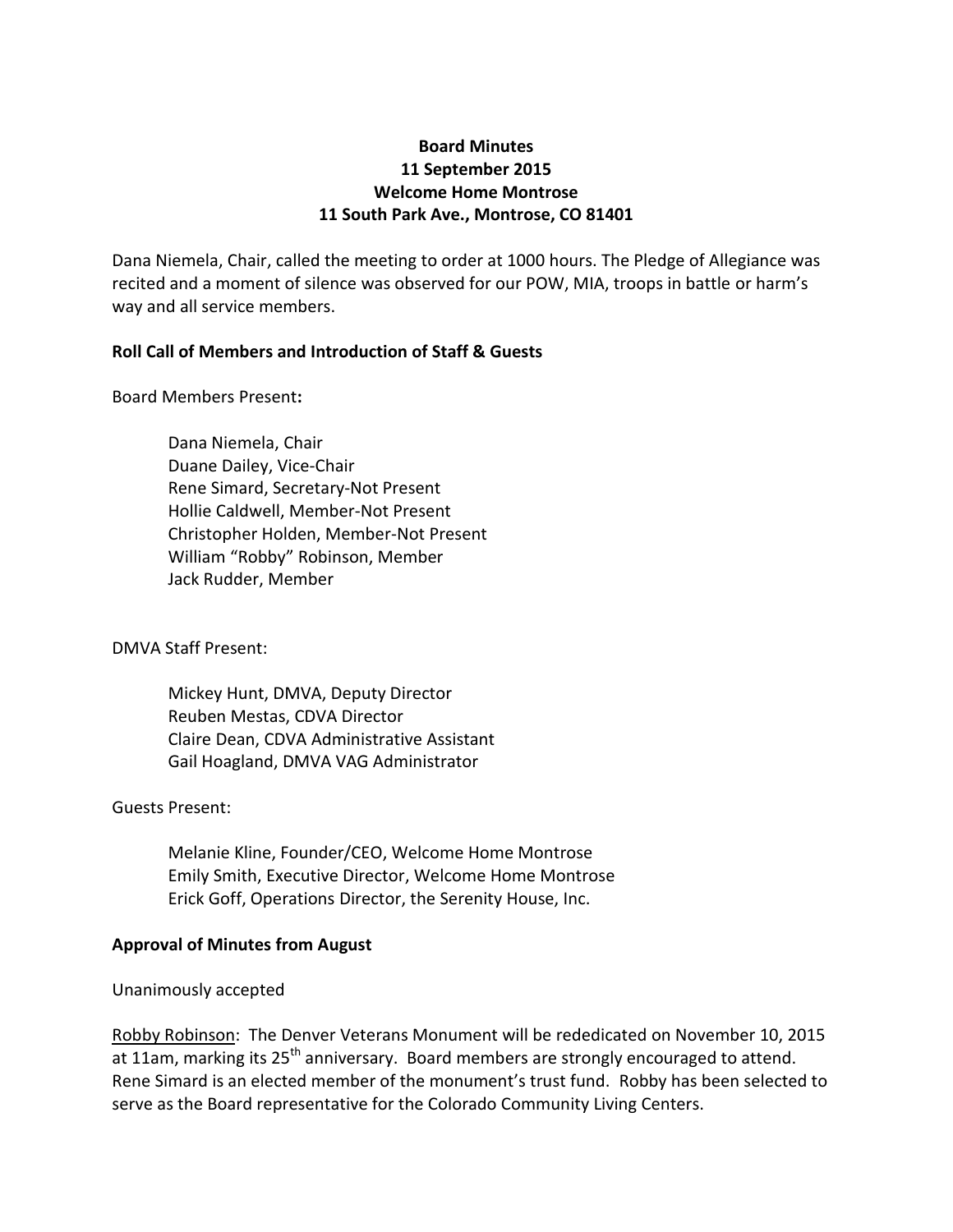Duane Dailey: Everyone is invited to attend the Veterans Day Breakfast on November 11 at Snow Mountain Ranch in Grand County.

Jack Rudder: A rededication is being held at the Homelake cemetery today.

Dana Niemela: One of the duties of the Board is to inform the Governor and the rest of the State on the progress and challenges of organizations who aid Colorado veterans. We would like to know how we can aid your community or celebrate it as necessary. Dana extended her gratitude for allowing the Board to meet at Welcome Home Montrose and looks forward to learning more about the work they do for veterans.

## **Guest Introduction – Dana Niemela**

Founder and CEO Melanie Kline of Welcome Home Montrose discussed her organization and how it interacts with the community. Since opening three years ago, they have helped over 1,000 veterans, including the 100 new veterans from 2014.

Executive Director Emily Smith explained that the "Canteen Room" which is located in the heart of the center, is reconfigured throughout the day to accommodate the veteran's coffee social, music groups and various meetings. All of the artwork in the room was donated by veterans. Medical equipment, donated from the community, is given free of charge to veterans in need. Dana asked if the Montrose veteran population were made up of those who grew up in the area or were transplants. Melanie responded that while there are some who grew up in the area and have since moved back after serving their country, some moved to Montrose because of word of mouth.

Erick Goff, Operations Director of the Serenity House spoke of the challenges of funding for the safe transitional home. Vouchers are not distributed for transitional housing and Serenity House does not qualify for grant per diem money. At present, there are no homeless shelters in the area. Serenity House currently houses 10 people. Erick hopes to get the house entrusted. HUD/VASH vouchers are now available in the area. Many landlords in western part of the County have decided to lower the rent for veterans.

Duane asked how many of the area veterans live off the grid. Melanie replied that there are 12 veterans that choose to live off the grid and eight who are actually homeless. Because there is a VA clinic established in Montrose, the veterans are unable to use their Choice cards. Mental healthcare is available in the area as well. A discussion about the Choice card ensued. With the economy on the upswing, more permanent jobs are available in Montrose with the average job seeker between the ages of 35-45.

A brief tour of the facilities followed.

Kelly of Colorado Serves spoke briefly about the policy academy for behavioral health. After running out of energy, the group is deciding on what to do next. Mickey Hunt added that the Colorado Serves efforts are the same as the CBVA Boards efforts and would like CDMVA to take over the outreach and possibly create a subcommittee. He would like to have someone like